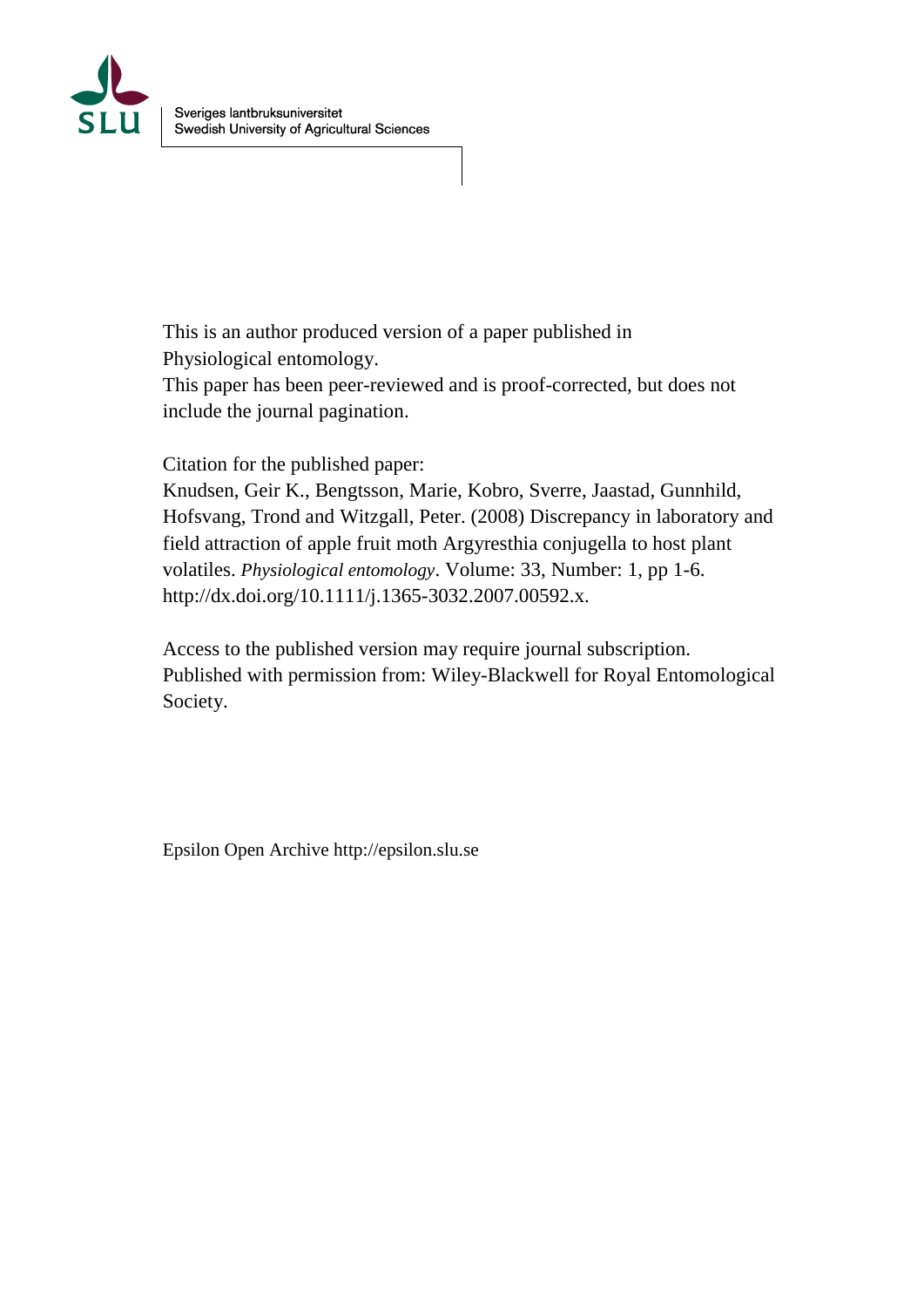|  | Discrepancy in laboratory and field attraction of apple fruit moth |  |  |
|--|--------------------------------------------------------------------|--|--|
|--|--------------------------------------------------------------------|--|--|

## *Argyresthia conjugella* **to host plant volatiles**

**Geir K. Knudsen<sup>1,2,\*</sup>, Marie Bengtsson<sup>3</sup>, Sverre Kobro<sup>1</sup>, Gunnhild Jaastad<sup>4</sup>, Trond Hofsvang1 and Peter Witzgall3**

- 5 <sup>1</sup> Bioforsk Norwegian Institute for Agricultural and Environmental Research, Plant Health and Plant Protection Division, 1432 Ås, Norway
- <sup>2</sup> Department of Plant and Environmental Sciences, Norwegian University of Life Sciences, P.O. Box 5003, N-1432 Ås, Norway

9 <sup>3</sup> Chemical Ecology Group, SLU, Box 44, 230 53 Alnarp, Sweden

- 10 <sup>4</sup>Bioforsk Norwegian Institute for Agricultural and Environmental Research, Horticulture and Urban Greening Division, Ullensvang, 5774 Lofthus, Norway
- \* Geir K. Knudsen, Bioforsk, Plant Health and Plant Protection Division, 1432 Ås, Norway. *Email: geir.knudsen@bioforsk.no*

 **Abstract** – Apple fruit moth *Argyresthia conjugella* is a specialist seed predator of rowan *Sorbus aucuparia*. Large-scale synchronous fluctuation of seed production in rowan, named masting, drives apple fruit moth to seek alternative host plants such as apple, during years when rowan berries are not available for oviposition. The role of plant volatile compounds in attraction of gravid apple fruit moth females has been studied in a laboratory wind tunnel. Volatiles from rowan branches with green berries stimulate female moths to fly upwind and to land at the odour source. In contrast, females are not attracted to rowan branches without green berries, and they are not attracted to apple, showing that the chemical stimulus from rowan berries is required for attraction. Attraction to synthetic compounds identified from rowan, anethole and 2-phenyl ethanol, confirms the role of plant volatiles in host finding. These two compounds show, however, a discrepant behavioural effect in wind tunnel and field tests. Field traps baited with 2- phenyl ethanol capture female moths, but anethole does not produce significant captures. Wind tunnel tests produce opposite results: moths fly upwind towards the anethole lure, while 2-phenyl ethanol is not attractive at all. Wind tunnel attraction to 2-phenyl ethanol is achieved by adding odour from a rowan branch without berries, which is not attractive on its own. This finding demonstrates that interaction with the background odour contributes to the behavioural effect of plant volatile stimuli in the field.

 **Key Words** – Host plant attraction, volatile organic compounds, background odour, anethole, 2-phenyl ethanol, rowan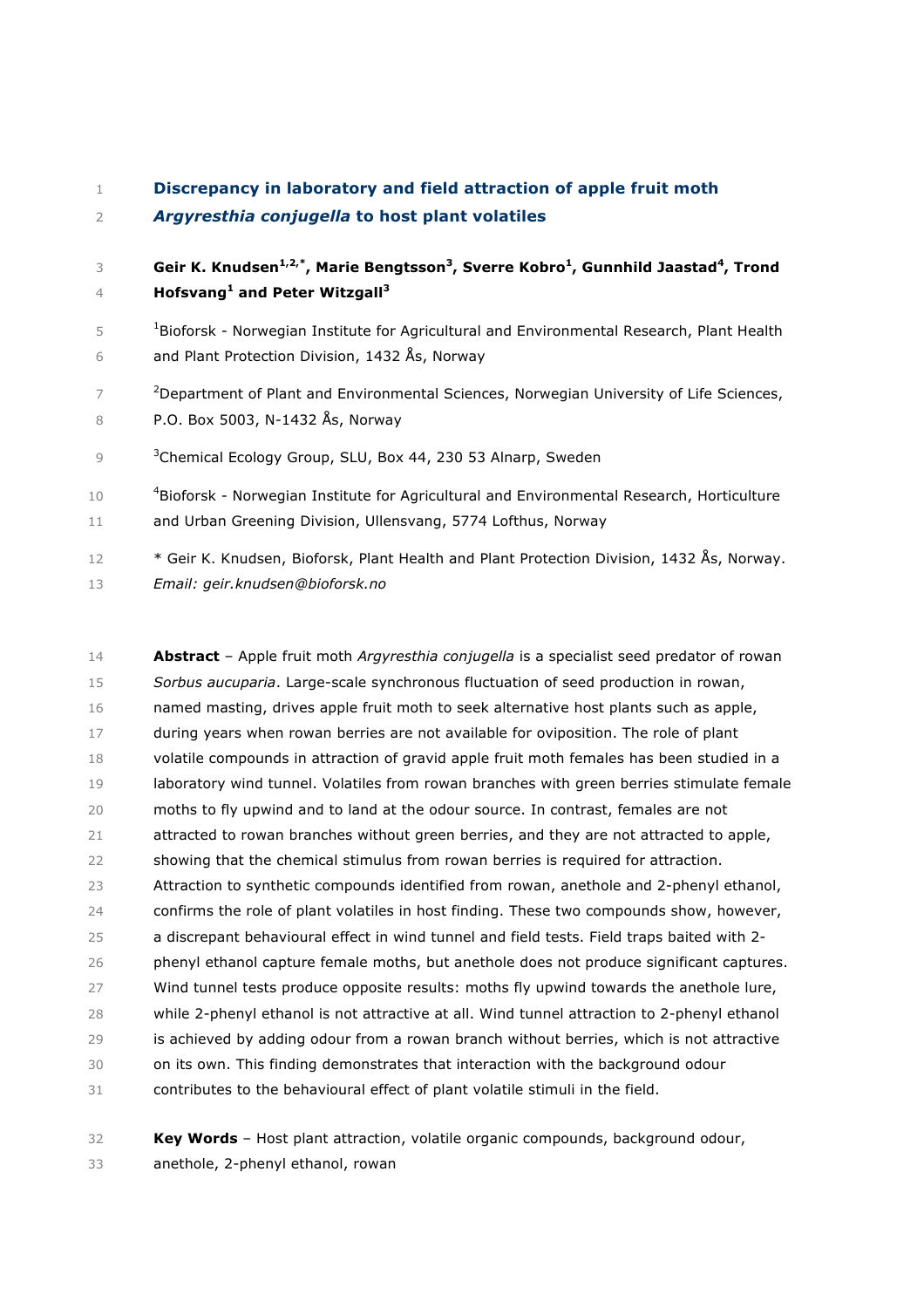### **Introduction**

 The principal mode of insect-plant communication is chemical. Deciphering the volatile signatures which guide insects to food sources and oviposition sites is a current urgent research challenge (Pichersky & Gershenzon, 2002; Bruce *et al*., 2005; Owen & Penuelas, 2005). These signals are sufficiently precise to let insects distinguish between host and non-host plants, and to choose plants in a suitable phenological or physiological state. Plant signals comprise substantial variation, on the other hand, since volatile emissions change continuously through phenological development, and in response to environmental and biotic challenges. And the message of any individual plant is blurred and diffused as it blends into the background odour released from surrounding vegetation.

 Apple fruit moth *Argyresthia conjugella* (Lepidoptera, Argyresthiidae) is particularly suitable for studying the odour space that encodes recognition and attraction to different plant hosts. Apple fruit moth is, despite its common name, a specialist seed predator of rowan *Sorbus aucuparia*. Seed production in rowan shows large-scale yearly fluctuations, named masting, a reproductive strategy in shrubs and trees to minimize seed loss (Silvertown, 1980). Apple fruit moth females lay eggs on apple *Malus domestica* only during rowan intermasting years, when rowan berries are not available. Apple is, however, not suitable for larval development (Ahlberg, 1927; Kobro *et al*., 2003).

 Co-occurrence of volatile compounds in rowan and apple, which are both rosaceous plants, may account for fatal attraction of *A*. *conjugella* females to apple for oviposition. A blend of 2-phenyl ethanol and anethole has been identified as an attractant for apple fruit moth, according to comparative chemical analysis and antennography of rowan and apple headspace. Traps baited with 2-phenyl ethanol and anethole captured a large number of females, but these field trapping tests do not answer the question whether the females were attracted over a distance, or whether they merely arrived from branches in close proximity to the traps (Bengtsson *et al*., 2006).

 Wind tunnel bioassays have played an important role in the identification of sex pheromones, and are an essential tool also for the investigation of kairomones since they enable direct observation of the upwind attraction response under controlled stimulus and environmental conditions (Rojas, 1999; Pettersson *et al*., 2001; Tasin *et al*., 2006, 2007). However, unlike with sex pheromones, attraction to plant compounds in the laboratory does not always translate into attraction in the field and vice versa (Coracini *et al*. 2004; Mumm & Hilker, 2005; Yang *et al*., 2005). We here show the results of a first wind tunnel study of apple fruit moth *A. conjugella* attraction to their preferred host plant rowan and the substitute host apple. Attraction to single synthetic volatiles anethole and 2-phenyl ethanol is reversed in the laboratory and in the field. Stimulus interaction with background volatiles is proposed as an explanation for this discrepant behavioural effect.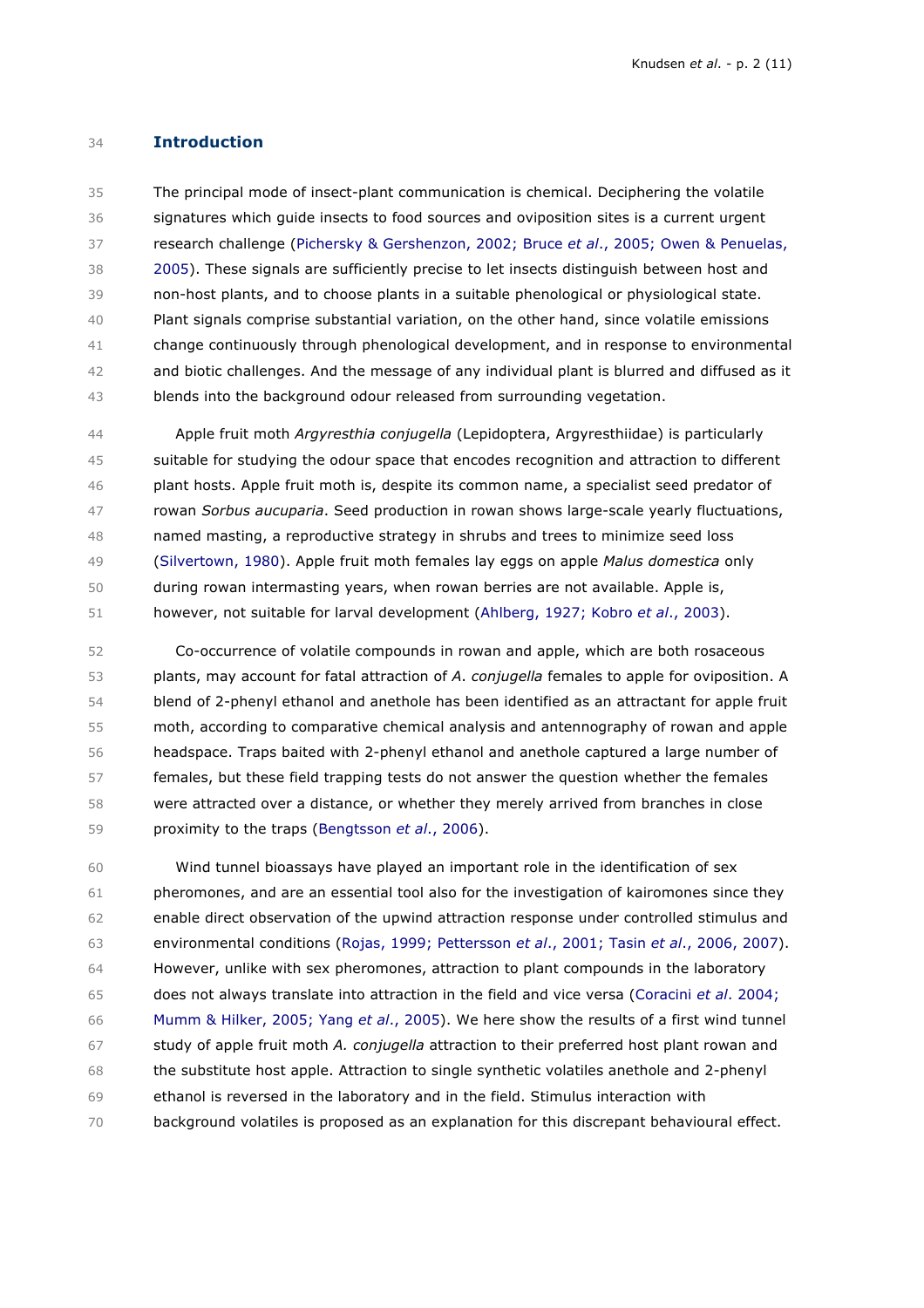#### **Materials and methods**

#### *Insects*

 Rowan berries infested with last-instar larvae of apple fruit moth *A. conjugella* were collected in several localities in Southern Norway. Apple fruit moth *A. conjugella* is a specialized seed predator of rowan, undergoing obligatory diapause, and cannot be reared in the laboratory. Diapausing pupae were overwintered outdoors. In spring, pupae were 77 kept at 4°C until they were transferred to Plexiglass cages for eclosion under a LD 18:6 h photocycle, 20-24°C and 55-70% rH. Newly eclosed insects were collected daily, males and females were kept in the same cages for mating. Insects were available for experimentation during 10 weeks.

#### *Wind Tunnel Tests*

 The wind tunnel (Witzgall *et al*., 2001) has a flight section of 63 x 90 x 200 cm and was lit diffusely from above and from one side at 6 lux. Wind speed was 30 cm/s, and the 84 temperature ranged from 19 to 22°C. Tests with plant material were done during seasonal flight period of *A. conjugella*. Newly cut branches with and without clusters of 86 small green rowan berries and branches with green apples (cv. Aroma, Ø up to 5 cm) at the developmental stage suitable for apple fruit moth oviposition, were enclosed in 2-l 88 glass jars. The apple cv. Aroma is most susceptible for attack by apple fruit moth (Bengtsson *et al*., 2006). Clean air from a tank passed over the plant material and left the jar at 30 cm/s, through a glass tube (4 mm ID x 20 mm). The glass jar was hidden 91 behind a perforated metal grid (pore size 5 mm), and the outlet of the jar was fit into one enlarged pore of this metal grid, 30 cm from the ground, in the centre of the wind tunnel. The tip of the glass tube, protruding *c*. 2 cm into the tunnel, was covered by a glass 94 cylinder (12.5 x 10 cm), which was mounted to the perforated metal grid, and which was covered with a metal mesh (2 x 2 mm mesh size). The rubber septa formulated with plant compounds (see below) were suspended in the centre of this cylinder. The odour source did thus not provide a visual cue for upwind orientation.

 Synthetic plant compounds in hexane solution were formulated at 1 mg on red rubber septa (VWR International, Stockholm, Sweden). Treatments included 2-phenyl ethanol, anethole (93.8% and 96.2% chemical purity by GC, respectively; Shin-Etsu Chemical Co., Tokyo), and a 1:1-blend of both compounds. Synthetic pheromone (*Z*)-11-hexadecenyl acetate (*Z*11-16Ac) (Jaastad *et al*., 2002) was formulated on red rubber septa at 100 µg (99.7% isomeric purity, Pherobank, Wageningen, The Netherlands). A rubber septum impregnated with 100 µl hexane served as control treatment.

 Wind tunnel tests were undertaken 3 to 6 h into the scotophase, which corresponds to the peak female and male activity period (Jaastad *et al*., 2005). Three- to four-day-old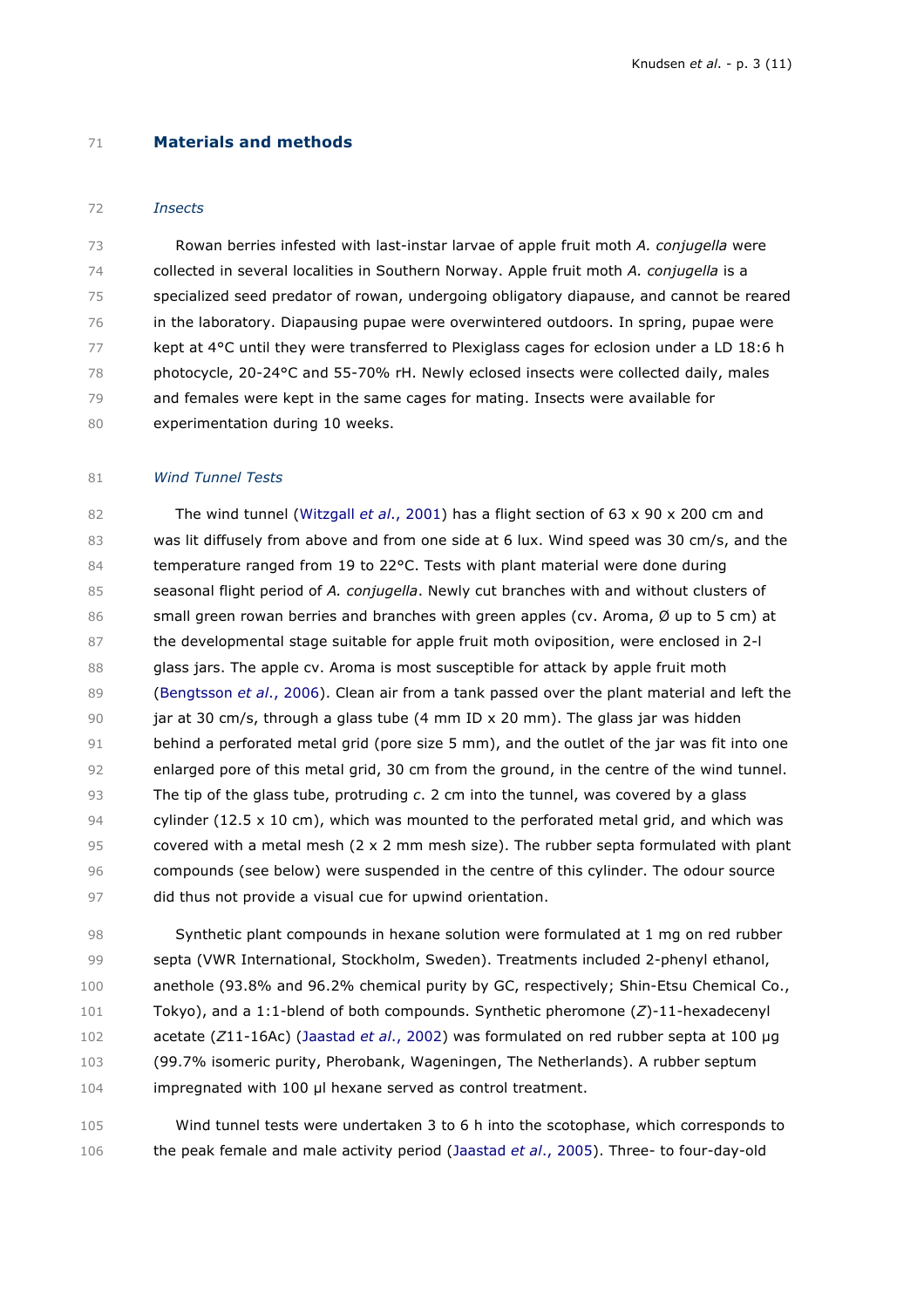male and female moths were put singly into labeled glass tubes (2.5 x 15 cm) stoppered with gauze on both ends, 10 min before tests. Individual insects were introduced into the 109 tunnel by positioning the glass tube onto a holder, 180 cm downwind from the source and 110 30 cm from the ground. They were given 3 min to respond and the following types of 111 behaviour were recorded: take-off, flying upwind over 40 cm towards the source, and source contact after 180 cm of upwind-oriented flight in the centre of the wind tunnel. The time before take-off was also recorded. Insects were tested in batches of up to 25, the last moth was tested at the earliest 72 min after the first. After the wind tunnel 115 session, all insects were sexed. Each odour source was tested with at least 40 females, on 3 to 6 different days, according to availability of insects eclosing from diapause. Six sources were also tested with least 40 males. Two treatments, in random order, were 118 tested each day. Insects were used only once.

#### *Field trapping tests*

 Synthetic 2-phenyl ethanol and anethole diluted in hexane were formulated on red rubber septa (VWR International). Treatments were 2-phenyl ethanol, anethole, and a 1:1 122 blend of both compounds. Treatments were tested in two concentrations 100 µg and 10 mg, adding to 200 µg and 20 mg in the blend, respectively. Tetra traps were hung at *c*. 2 m on rowan branches in forests (*n* = 10). Traps within one block were *c*. 5 m apart, and they were placed at random. All treatments were replicated once in each location (randomized complete block). Distance between blocks was at least 50 m. Traps were checked regularly during 2 weeks. The development of the flight period was followed according to the day-degree model for apple fruit moth (Kobro, 1988).

#### *Statistical analysis*

 The number of moths recorded for each behavioural step in the wind tunnel was 131 subjected to a 2x2 Fisher's exact test. The results are presented as percentages to 132 simplify comparison between treatments. In the field experiment, the number of female moths captured was subjected to an analysis of deviance for poisson-distributed data. Significance level of a post-hoc Tukey test was set to 0.05.

### **Results**

### *Wind tunnel tests*

 In the wind tunnel, 38% of the test females flew upwind over 40 cm and 19% reached the source outlet of air, which had passed through a glass jar containing a freshly cut rowan branch with berries. The number of females landing was significantly different from 140 blank ( $P = 0.0028$ ). Few females started to fly towards air passing over a rowan branch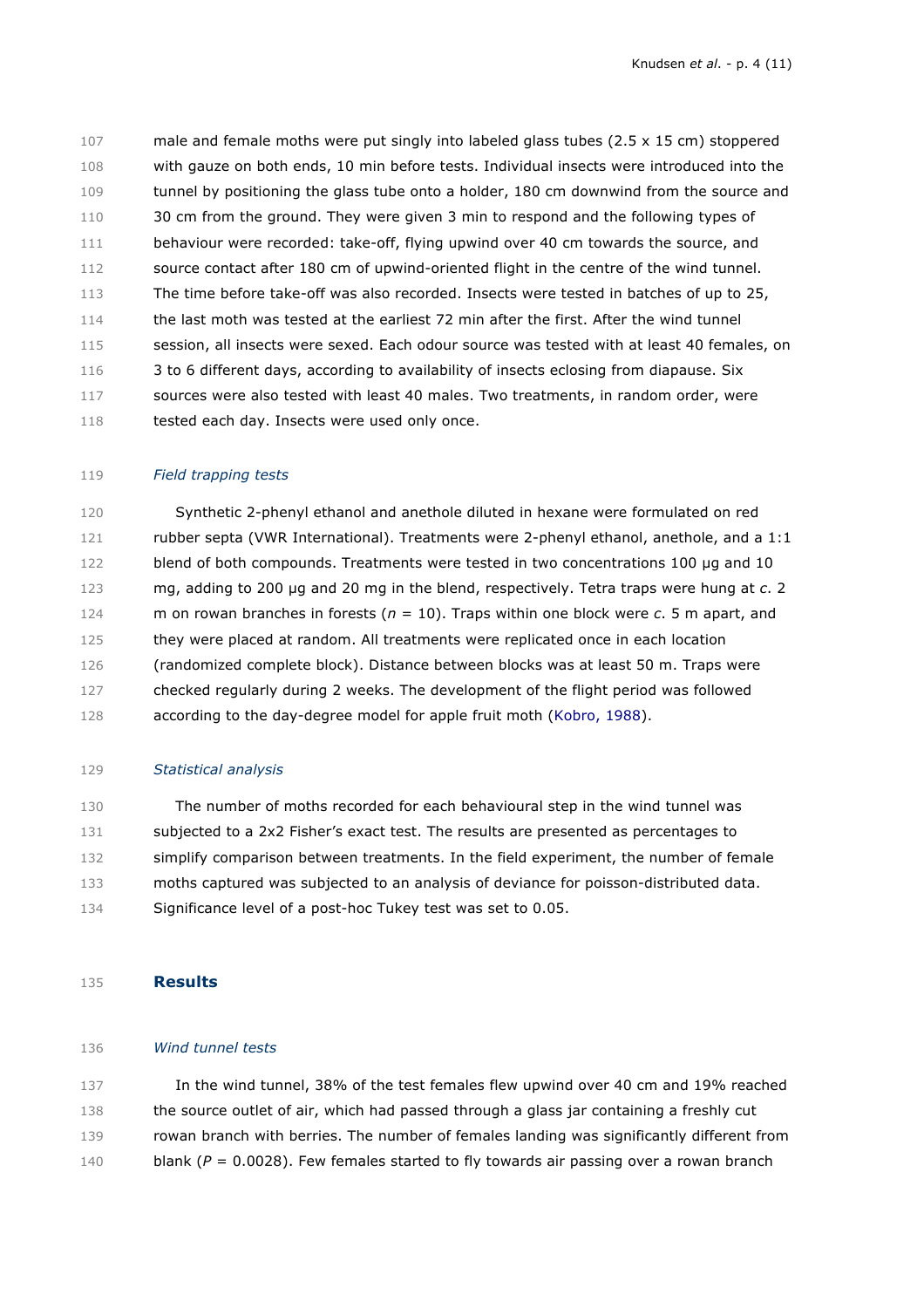without berries or an apple branch, the number of females responding was not different from blank (Fig. 1).

 Tests with synthetic compounds showed that anethole stimulated females to fly upwind 144 and 15% of the test females landed at the source (significantly different from blank;  $P =$ 145 0.0119). In contrast, 2-phenyl ethanol did not attract any females to the source (Fig. 1).

 The combination of odour from a rowan branch without berries, and synthetic 2-phenyl ethanol, released as a blend from the same glass jar, produced a synergistic effect on female attraction and landing at source (*P* = 0.0196). In comparison, landings at a blend of synthetic anethole plus rowan leaf odour (*P* = 0.116), or to a blend of anethole plus 2- phenyl ethanol were not different from blank (*P* = 0.2412) (Fig. 1).

 Wind tunnel sessions on one day comprised batches of up to 25 females, which were tested within up to 120 min (3 min response time plus handling). There was no correlation between mean take off time and time before the moths were introduced into the tunnel (*r* = 0.06; *P* = 0.12).

 Male moths were tested with six sources. Most males responded to the blend of anethole and 2-phenyl ethanol, but the but the number of males landing was not different 157 from blank  $(F = xz, P = 0.2429)$ . For comparison, 65% of males  $(n = 52)$  landed at a source of sex pheromone containing 100 µg (*Z*)-11-hexadecenyl acetate.

#### *Field trapping tests*

 Field traps in rowan trees, baited with 2-phenyl ethanol or a 1:1 blend of 2-phenyl ethanol and anethole captured significantly more females than blank traps, which remained empty. Trap capture with anethole was not significant (Fig. 1). The poisson model showed highly significant variation between treatments (*F* = 47.2, *df* = 5, *P* < 0.001). Trap captures with 2-phenyl ethanol and anethole, at a 100-fold lower dose, were not significantly different from blank traps (data not shown).

 The comparison of field and laboratory attraction of apple fruit moth to synthetic compounds 2-phenyl ethanol and anethole shows opposite results. As single compound, 2-phenyl ethanol was attractive in the field, while anethole was attractive in the wind tunnel. The combination of 2-phenyl ethanol and odour from a rowan branch without 170 berries, both of which did not produce significant attraction by themselves, attracted a 171 significant number of females in the wind tunnel (Fig. 1).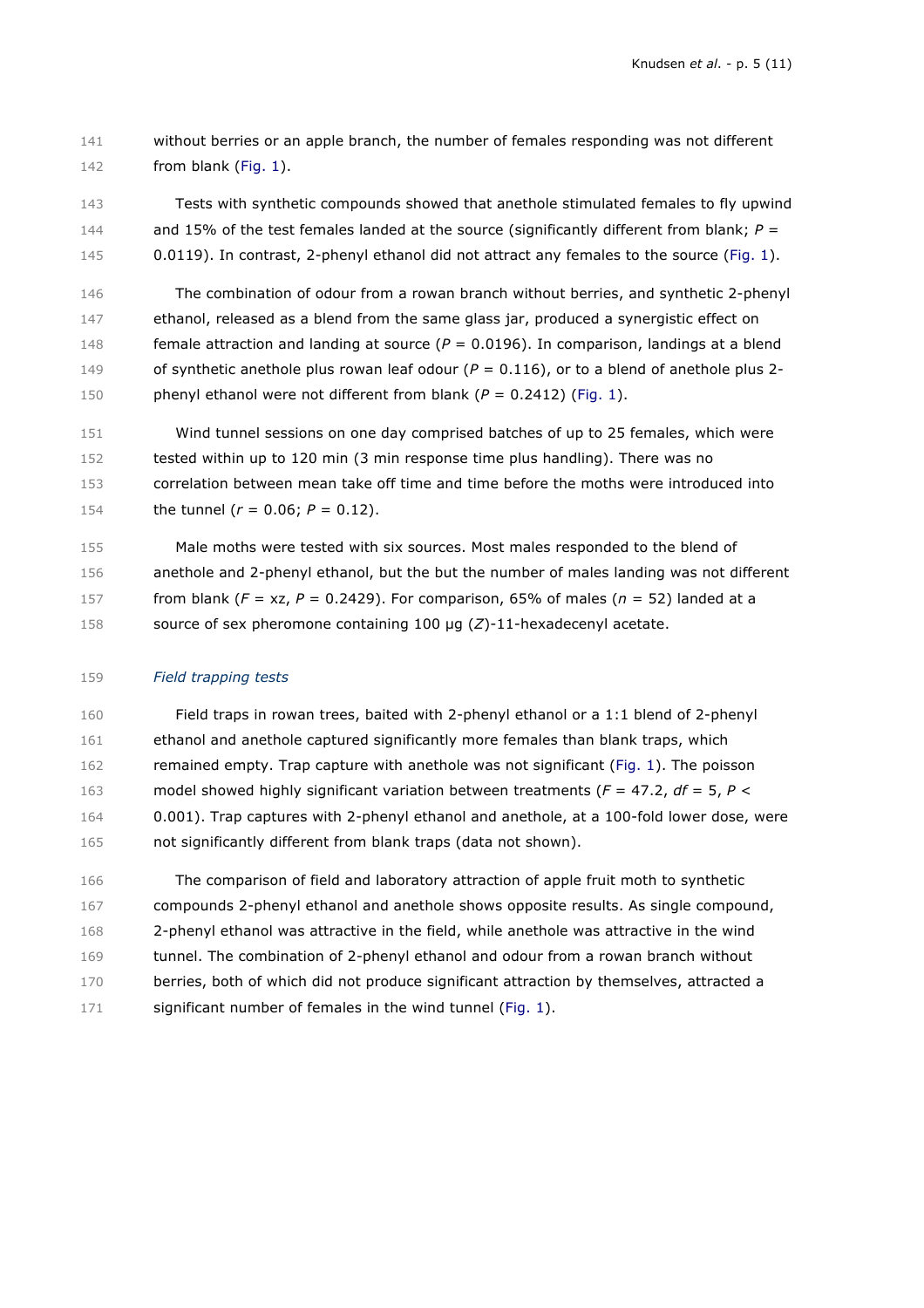### **Discussion**

#### *Rowan volatiles attract mated apple fruit moth females*

 Attraction of apple fruit moth *A*. *conjugella* females to air passing over rowan branches with berries demonstrates the importance of odour cues for host finding in apple fruit moth. The number of females flying upwind over 180 cm to an odour source not providing 177 visual cues for orientation, during a test period of only 3 min, is significant. A rate of 19% 178 landings in response to odour from rowan branches with berries compares with the host plant attraction obtained with other lepidopteran species in wind tunnels (Landolt, 1989; Cossé *et al*., 1994; Phelan *et al*., 1991; Rojas, 1999; Olsson *et al*., 2005; Tasin *et al*., 2005, 2006, 2007).

 Lack of attraction to apple branches, on the other hand, correlates well with the observation that apple is only an ersatz host of apple fruit moth (Ahlberg, 1927; Kobro *et al*., 2003). The wind tunnel test shows that females are not attracted to apple over a distance. Gravid females may become more responsive to apple volatiles with age, when deprived of suitable oviposition substrate during intermasting years (Mayhew, 1997).

*Background odour effects female attraction to rowan volatiles*

 Attraction to synthetic rowan volatiles, 2-phenyl ethanol and anethole (Bengtsson *et al*., 2006), further corroborates that plant volatiles mediate attraction of mated apple fruit moth females. Interestingly, tests with these two compounds show opposite results in the 191 laboratory wind tunnel and in the field.

 Traps baited with 2-phenyl ethanol placed in rowan branches captured apple fruit moths, while 2-phenyl ethanol did not elicit a behavioural response in the wind tunnel. Contrasting field and laboratory results are most likely due to interaction of the test stimulus with the background odour: a combination of 2-phenyl ethanol and volatiles emanating from a rowan branch had a clear synergistic effect in charcoal-filtered wind tunnel air. On the other hand, lack of field attraction to anethole indicates that more active or more abundant rowan volatiles mask or interfere with anethole. This is corroborated by wind tunnel tests, showing that rowan volatiles did not enhance attraction to anethole.

 Background odour has been shown to affect attraction of several other insects to plant volatiles, although the difference is not as striking as shown here with apple fruit moth. Pear ester is used to monitor codling moth *Cydia pomonella* populations in orchards, but does not attract codling moths in the wind tunnel (Light *et al*., 2001; Knight & Light, 2005a,b; Yang *et al*., 2005). Likewise, (*E*)-β-farnesene attracts codling moth males in apple orchards, but not in charcoal-filtered wind tunnel air. The main volatile compound of apple headspace, (*E*,*E*)-α-farnesene, has a synergist effect on attraction to (*E*)-β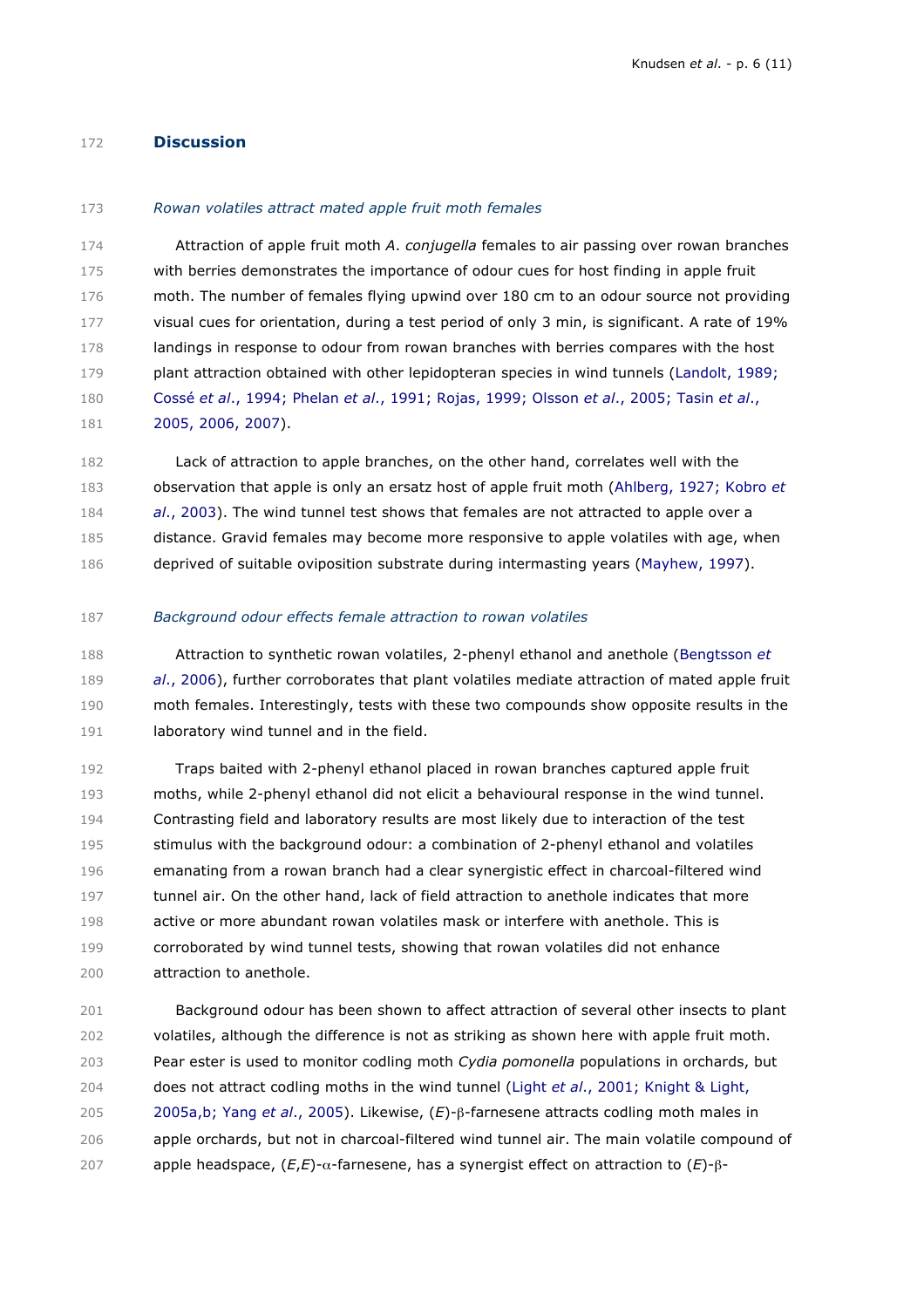farnesene in the wind tunnel, but not in the field (Coracini *et al*., 2004). An olfactometer bioassay of the parasitoid *Chrysonotomyia ruforum* in response to Scots pine with host eggs of the sawfly *Diprion pini* provides another example (Mumm & Hilker, 2005): (*E*)-β-farnesene was attractive only when embedded in pine odour.

 Discrepancies in insect behaviour in the field and laboratory may result from visual and olfactory stimulus interaction (Schoonhoven *et al*., 2005). Visual cues, however, cannot explain the mismatch of apple fruit moth laboratory and field attraction to anethole and 2- phenyl ethanol. Furthermore, the amount of compound used in field and laboratory cannot account for these differences. Field tests with different amounts on rubber septa 217 show that 10 mg of 2-phenyl ethanol on rubber septa is suitable for field attraction. A tenfold lower dose was used in the wind tunnel, which produces attraction similar to a rowan branch.

 A contrasting behavioural effect of single plant volatiles in the laboratoy and field re- emphasizes that it is crucial to study plant-insect communication in ecologically realistic settings. Plant volatiles are, for one, not perceived as single compounds, since plants release hundreds of compounds. The use of point sources in wind tunnel and field trapping tests may produce another artefact. It is conceivable that rowan trees produce large and diffuse odour clouds of varying composition: leaves and fruit clusters release different volatile blends (Bengtsson *et al*., 2006), and these plumes would, through turbulences created by leaves and branches, intermingle and fuse with plumes from adjacent plant organs and from surrounding plants. The temporal structure of sex pheromone plumes is a principal factor for male moth upwind orientation to pheromone- releasing females. Males respond to fluctuating and intermittent plumes, while continuous, uniform pheromone clouds are not sufficient to elicit orientation flights (Kennedy *et al*., 1981; Baker *et al*., 1985; Murlis *et al.*, 1992).

## *Towards the identification of apple fruit moth kairomone*

 Anethole, which is a major component of anise and fennel aroma, has been reported from only four plant genera, including apple (Knudsen *et al*., 1993, 2006; Bengtsson *et al*., 2001). It has been shown to attract scarabid beetles (Tóth *et al*., 2004) and bibionid flies (Cherry, 1998). In comparison, 2-phenyl ethanol is widespread throughout the plant kingdom. It occurs in 34 of 174 genera listed by Knudsen *et al*. (1993, 2006), and is frequently found in insect-pollinated plants (Andersson *et al*., 2002). Accordingly, 2- 240 phenyl ethanol is known to attract a wide range of species from different taxa, including Lepidoptera (Haynes *et al*., 1991; Honda *et al*., 1998; Imai *et al*., 1998; Zilkowski *et al*., 1999).

 A synergistic effect of 2-phenyl ethanol and rowan leaf volatiles demonstrates that rowan headspace contains yet unidentified behaviourally active compounds. The role of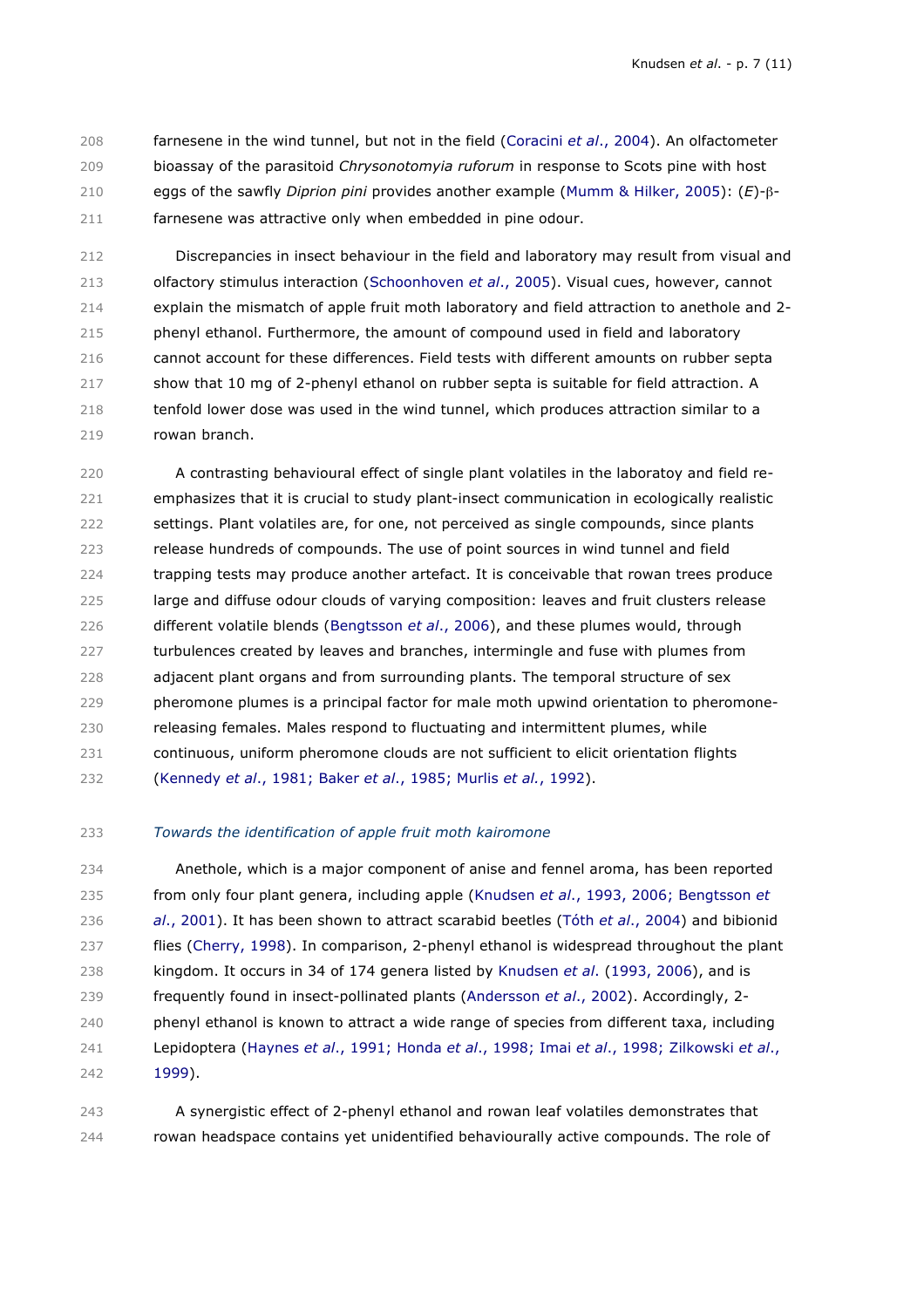anethole as host signal for apple fruit moth is still unclear, since it does not show a synergistic interaction with leaf volatiles or 2-phenyl ethanol.

 Females become attracted to rowan branches with fruit clusters both in the laboratory and in natural habitats, suggesting that a more complete signal facilitates perception against a noisy background. Such a more complete kairomone blend is expected to produce an even stronger behavioural effect in an apple orchard, where the females migrate in search of oviposition sites during rowan intermasting years. The identification of further attractant volatiles and the behavioural mechanisms of host orientation in apple fruit moth is subject of an ongoing study.

 *Acknowledgements –* We thank Berit Hovland at Bioforsk-Horticulture and Urban Greening Division, Ullensvang, for assistance during the field season and Trond Rafoss at Bioforsk-Plant Health and Plant Protection Division, for guidance with statistical analysis. The Research Council of Norway (Grant 154072/I10) and the Linnaeus Initiative "Insect Chemical Ecology, Ethology and Evolution" (IC-E3) financially supported this work.

#### References

| 260 | Ahlberg, O. (1927) Rönnbärsmalen, Argyresthia conjugella Zell. En redogörelse för          |
|-----|--------------------------------------------------------------------------------------------|
| 261 | undersökningar åren 1921-1926 (in Swedish with English summary). - Meddel. Nr.             |
| 262 | 324 från Centralanstalten för försöksväsendet på jordbruksområdet,                         |
| 263 | Lantbruksentomologiska avdelningen, Stockholm.                                             |
| 264 | Andersson, S., Nilsson, L.A., Groth, I. & Bergström, G. (2002) Floral scents in butterfly- |
| 265 | pollinated plants: possible convergence in chemical composition. Botanical Journal of      |
| 266 | the Linnean Society, 140, 129-153.                                                         |
| 267 | Baker, T.C., Willis, M.A., Haynes, K.F. & Phelan, P.L. (1985) A pulsed cloud of sex        |
| 268 | pheromone elicits upwind flight in male moths. Physiological Entomology, 10, 257-          |
| 269 | 265.                                                                                       |
| 270 | Bengtsson, M., Bäckman, A.-C., Liblikas, I., Ramirez, M.I., Borg-Karlson, A.-K., Ansebo,   |
| 271 | L., Anderson, P., Löfqvist, J. & Witzgall, P. (2001) Plant odor analysis of apple:         |
| 272 | antennal response of codling moth females to apple volatiles during phenological           |
| 273 | development. Journal of Agricultural and Food Chemistry, 49, 3736-3741.                    |
| 274 | Bengtsson, M., Jaastad, G., Knudsen, G., Kobro, S., Bäckman, A.-C., Pettersson, E. &       |
| 275 | Witzgall, P. (2006) Plant volatiles mediate attraction to host and non-host plant in       |
| 276 | apple fruit moth, Argyresthia conjugella. Entomologia Experimentalis et Applicata,         |
| 277 | 118, $77 - 85$ .                                                                           |
| 278 | Bruce, T.J.A., Wadhams, L.J. & Woodcock, C.M. (2005) Insect host location: a volatile      |
| 279 | situation. Trends in Plant Science, 10, 269-274.                                           |
| 280 | Cherry, R. (1998) Attraction of the lovebug, Plecia nearctica (Diptera: Bibionidae) to     |
| 281 | anethole. Florida Entomologist, 81, 559-562.                                               |
| 282 | Coracini, M., Bengtsson, M., Liblikas, I. & Witzgall, P. (2004) Attraction of codling moth |
| 283 | males to apple volatiles. Entomologia Experimentalis et Applicata, 110, 1-10.              |
|     |                                                                                            |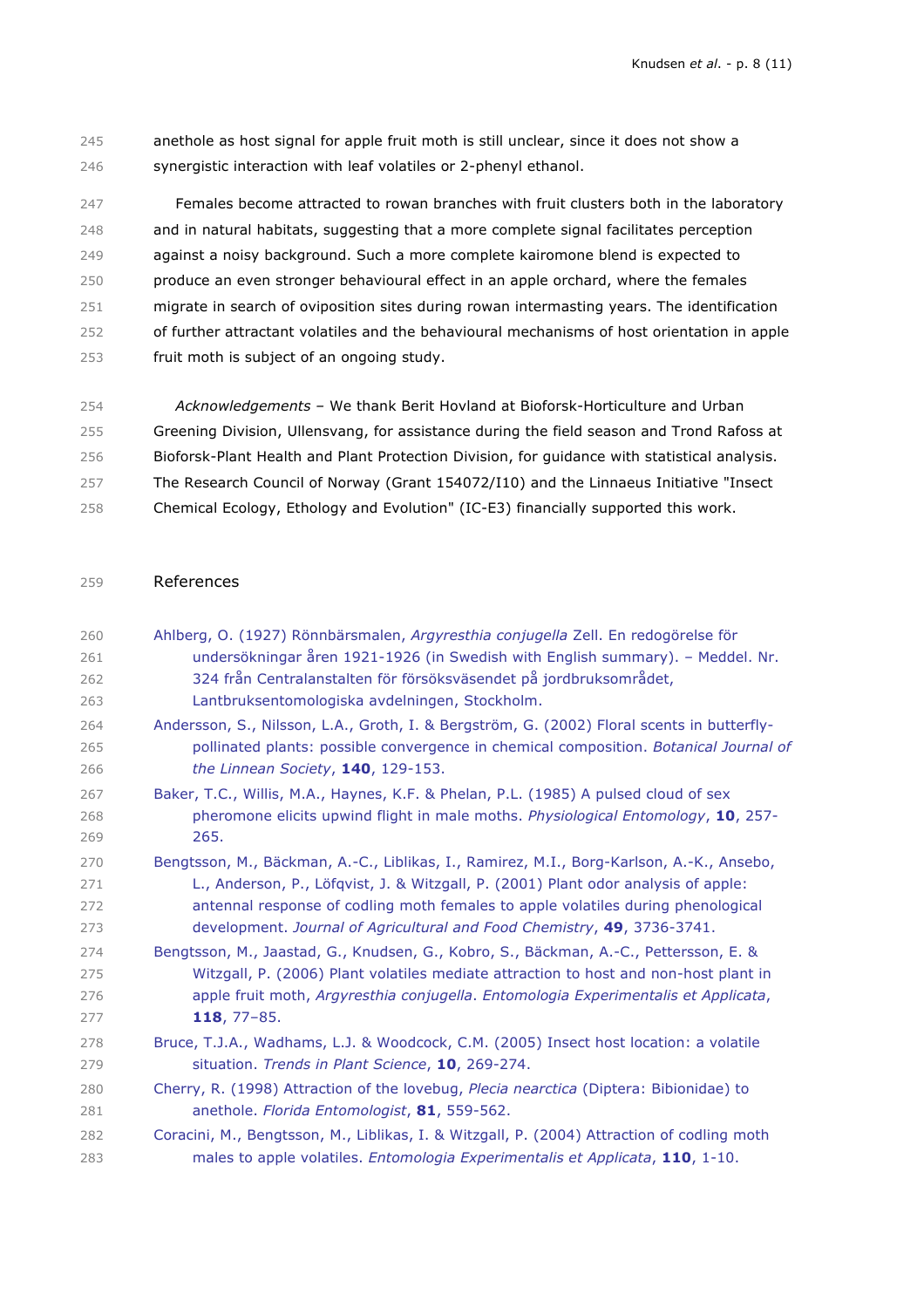| 284 | Cossé, A.A., Endris, J.J., Millar, J.G. & Baker, T.C. (1994) Identification of volatile      |
|-----|----------------------------------------------------------------------------------------------|
| 285 | compounds from fungus-infected date fruit that stimulate upwind flight in female             |
| 286 | Ectomyelois ceratoniae. Entomologia Experimentalis et Applicata, 72, 233-238.                |
| 287 | Haynes, K.F., Zhao, J.Z. & Latif, A. (1991) Identification of floral compounds from Abelia   |
| 288 | grandiflora that stimulate upwind flight in cabbage looper moths. Journal of                 |
| 289 | Chemical Ecology, 17, 637-646.                                                               |
| 290 | Honda, K., Omura, H. & Hayashi, N. (1998) Identification of floral volatiles from            |
| 291 | Ligustrum japonicum that stimulate flower-visiting by cabbage butterfly, Pieris              |
| 292 | rapae. Journal of Chemical Ecology, 24, 2167-2180.                                           |
| 293 | Imai, T., Maekawa, M., Tsuchiya, S. & Fujimori, T. (1998) Field attraction of Hoplia         |
| 294 | communis to 2-phenylethanol, a major volatile component from host flowers, Rosa              |
| 295 | spp. Journal of Chemical Ecology, 24, 1491-1497.                                             |
| 296 | Jaastad, G., Anderson, P., Bengtsson, M., Kobro, S., Knudsen, G. & Witzgall, P. (2002)       |
| 297 | Sex pheromone of apple fruit moth Argyresthia conjugella (Lepidoptera,                       |
| 298 | Argyresthiidae). Agricultural and Forest Entomology, 4, 1-4.                                 |
| 299 | Jaastad, G., Knudsen, G., Kobro, S. & Witzgall, P. (2005) When does the apple fruit moth     |
| 300 | Argyresthia conjugella fly and oviposit? Entomologia Experimentalis et Applicata,            |
| 301 | 115, 351-353.                                                                                |
| 302 | Kennedy, J.S., Ludlow, A.R. & Sanders, C.J. (1981) Guidance of flying male moths by          |
| 303 | wind-borne sex pheromone. Physiological Entomology, 6, 395-412.                              |
| 304 | Knight, A.L. & Light, D.M. (2005a) Dose-response of codling moth (Lepidoptera:               |
| 305 | Tortricidae) to ethyl $(E,Z)$ -2,4-decadienoate in apple orchards treated with sex           |
| 306 | pheromone dispensers. Environmental Entomology, 34, 604-609.                                 |
| 307 | Knight, A.L. & Light, D.M. (2005b) Factors affecting the differential capture of male and    |
| 308 | female codling moth (Lepidoptera: Tortricidae) in traps baited with ethyl $(E,Z)$ -2,4-      |
| 309 | decadienoate. Environmental Entomology, 34, 1161-1169.                                       |
| 310 | Knudsen, J.T., Tollsten, L. & Bergström, G.L. (1993) Floral scents - a checklist of volatile |
| 311 | compounds isolated by head-space techniques. Phytochemistry, 33, 253-280.                    |
| 312 | Knudsen, J.T., Eriksson, R., Gershenzon, J. & Ståhl, B. (2006) Diversity and distribution of |
| 313 | floral scent. Botanical Review, 72, 1-120.                                                   |
| 314 | Kobro, S. (1988) Temperaturavhengighet hos rognebærmøll. (In norwegian)                      |
| 315 | Växtskyddsrapporter, Jordbruk, 53, 115-121.                                                  |
| 316 | Kobro, S., Søreide, L., Djønne, E., Rafoss, T., Jaastad, G. & Witzgall, P. (2003) Masting of |
| 317 | rowan Sorbus aucuparia L. and consequences for the apple fruit moth, Argyresthia             |
| 318 | conjugella Zeller. Population Ecology, 45, 25-30.                                            |
| 319 | Landolt, P.J. (1989) Attraction of the cabbage looper to host plants and host plant odor in  |
| 320 | the laboratory. Entomologia Experimentalis et Applicata, 53, 117-124.                        |
| 321 | Light, D.M., Knight, A.L., Henrick, C.A., Rajapaska, D., Lingren, B., Dickens, J.C.,         |
| 322 | Reynolds, K.M., Buttery, R.G., Merrill, G., Roitman, J. & Campbell, B.C. (2001) A            |
| 323 | pear-derived kairomone with pheromonal potency that attracts male and female                 |
| 324 | codling moth, Cydia pomonella (L.). Naturwissenschaften, 88, 333-338.                        |
| 325 | Mayhew, P.J. (1997) Adaptive patterns of host-plant selection by phytophagous insects.       |
| 326 | Oikos, 79, 417-428.                                                                          |
| 327 | Mumm, R. & Hilker, M. (2005) The significance of background odour for an egg parasitoid      |
| 328 | to detect plants with host eggs. Chemical Senses, 30, 337-343.                               |
|     |                                                                                              |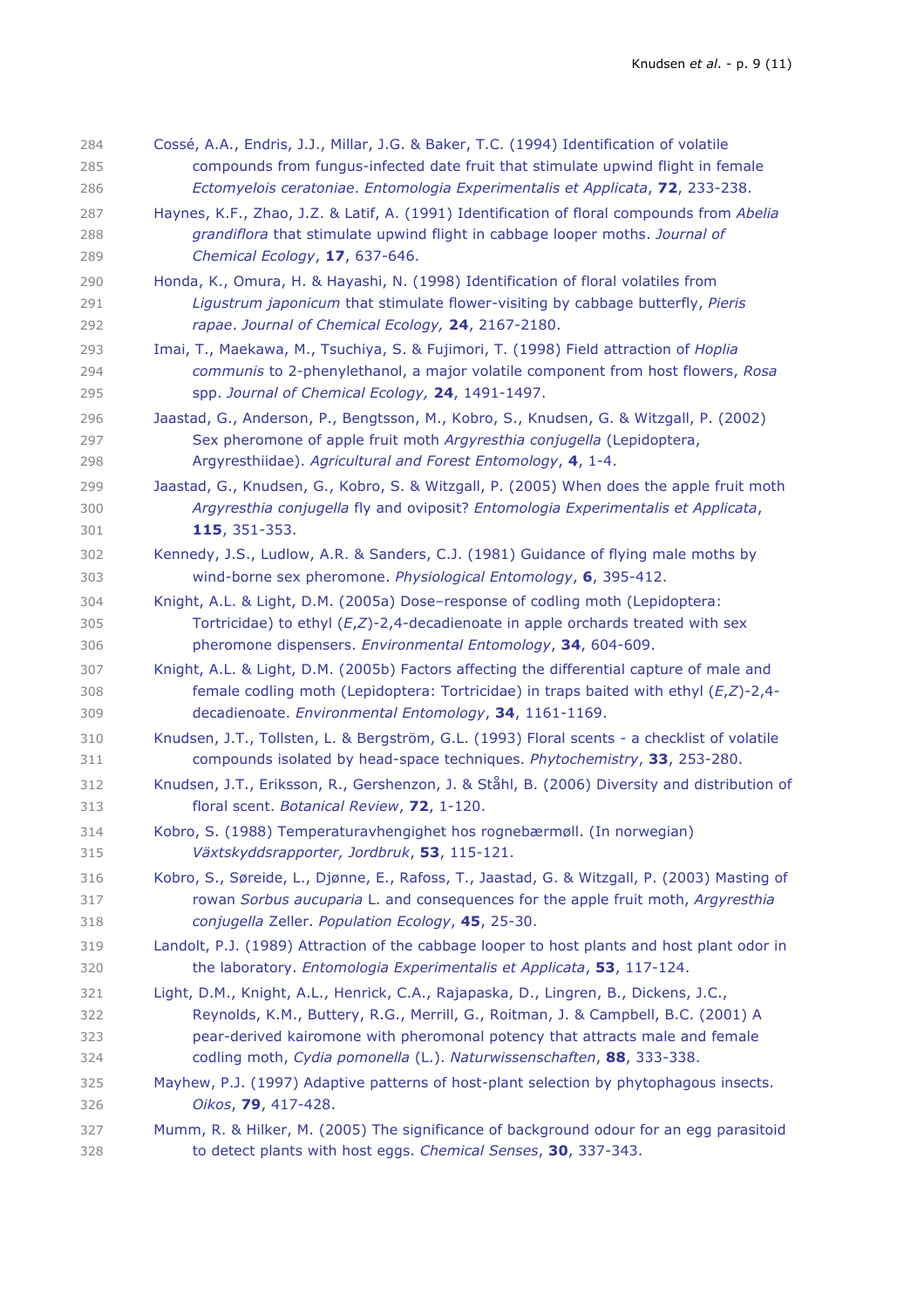| 329<br>330 | Murlis, J., Elkington, J.S. & Cardé, R.T. (1992) Odor plumes and how insects use them.<br>Annual Review of Entomology 37, 505-532. |
|------------|------------------------------------------------------------------------------------------------------------------------------------|
| 331        | Olsson, P.-O.C., Anderbrant, O. & Löfstedt, C. (2005) Flight and oviposition behaviour of                                          |
| 332        | Ephestia cautella and Plodia interpunctella in response to odours of different                                                     |
| 333        | chocolate products. Journal of Insect Behavior, 18, 363-380.                                                                       |
| 334        | Owen, S.M. & Penuelas, J. (2005) Opportunistic emissions of volatile isoprenoids. Trends                                           |
| 335        | in Plant Science, 10, 420-426                                                                                                      |
| 336        | Pettersson, E.M., Birgersson, G. & Witzgall, P. (2001) Synthetic attractants for the bark                                          |
| 337        | beetle parasitoid Coeloides bostrichorum Giraud (Hymenoptera: Braconidae)                                                          |
| 338        | Naturwissenschaften, 88, 88-91.                                                                                                    |
| 339        | Phelan, P.L., Roelofs, C.J., Youngman, R.R. & Baker, T.C. (1991) Characterization of                                               |
| 340        | chemicals mediating ovipositional host-plant finding by Amyelois transitella females.                                              |
| 341        | Journal of Chemical Ecology, 17, 599-613.                                                                                          |
| 342        | Pichersky, E. & Gershenzon, J. (2002) The formation and function of plant volatiles:                                               |
| 343        | perfumes for pollinator attraction and defense. Current Opinion in Plant Biology, 5,                                               |
| 344        | $237 - 243$                                                                                                                        |
| 345        | Rojas, J.C. (1999) Electrophysiological and behavioural responses of the cabbage moth to                                           |
| 346        | plant volatiles. Journal of Chemical Ecology, 25, 1867-1883.                                                                       |
| 347        | Schoonhoven, L.M., van Loon, J.J.A. & Dicke, M. (2005) Insect-Plant Biology. Oxford                                                |
| 348        | University Press, Oxford.                                                                                                          |
| 349        | Silvertown, J. W. (1980) The evolutionary ecology of mast seeding in trees. Biological                                             |
| 350        | Journal of the Linnean Society, 14, 235-250.                                                                                       |
| 351        | Tasin, M., Anfora, G., Ioriatti, C., Carlin, S., de Cristofaro, A., Schmidt, S., Bengtsson, M.,                                    |
| 352        | Versini, G. & Witzgall, P. (2005) Antennal and behavioral responses of grapewine                                                   |
| 353        | moth Lobesia botrana females to volatiles from grapevine. Journal of Chemical                                                      |
| 354        | Ecology, 31, 77-87                                                                                                                 |
| 355        | Tasin, M., Bäckman, A.-C., Bengtsson, M., Varela, N., Ioriatti, C. & Witzgall, P. (2006)                                           |
| 356        | Wind tunnel attraction of grapevine moth females, Lobesia botrana, to natural and                                                  |
| 357        | artificial grape odour. Chemoecology, 16, 87-92.                                                                                   |
| 358        | Tasin, M., Bäckman, A.-C., Coracini, M., Casado, D. & Witzgall, P. (2007) Synergism and                                            |
| 359        | redundancy in a plant volatile blend attracting gravid grapevine moth females.                                                     |
| 360        | Phtytochemistry, 68, 203-209.                                                                                                      |
| 361        | Tóth, M., Schmera, D. & Imrei, Z. (2004) Optimization of a chemical attractant for                                                 |
| 362        | Epicometis (Tropinota) hirta Poda. Zeitschrift für Naturforschung, 59, 228-292.                                                    |
| 363        | Witzgall, P., Bengtsson, M., Rauscher, S., Liblikas, I., Bäckman, A.-C., Coracini, M.,                                             |
| 364        | Anderson, P. & Löfqvist, J. (2001) Identification of further sex pheromone synergists                                              |
| 365        | in the codling moth, Cydia pomonella. Entomologia Experimentalis et Applicata,                                                     |
| 366        | 101, 131-141.                                                                                                                      |
| 367        | Yang, Z., Casado, D., Ioriatti, C., Bengtsson, M. & Witzgall, P. (2005) Pheromone pre-                                             |
| 368        | exposure and mating modulate codling moth (Lepidoptera: Tortricidae) response to                                                   |
| 369        | host plant volatiles. Agricultural and Forest Entomology, 7, 1-6.                                                                  |
| 370        | Zilkowski, B.W., Bartelt, R.J., Blumberg, D., James, D.G. & Weaver, D.K. (1999)                                                    |
| 371        | Identification of host-related volatiles attractive to pineapple beetle Carpophilus                                                |
| 372        | humeralis. Journal of Chemical Ecology, 25, 229-252.                                                                               |
| 373        |                                                                                                                                    |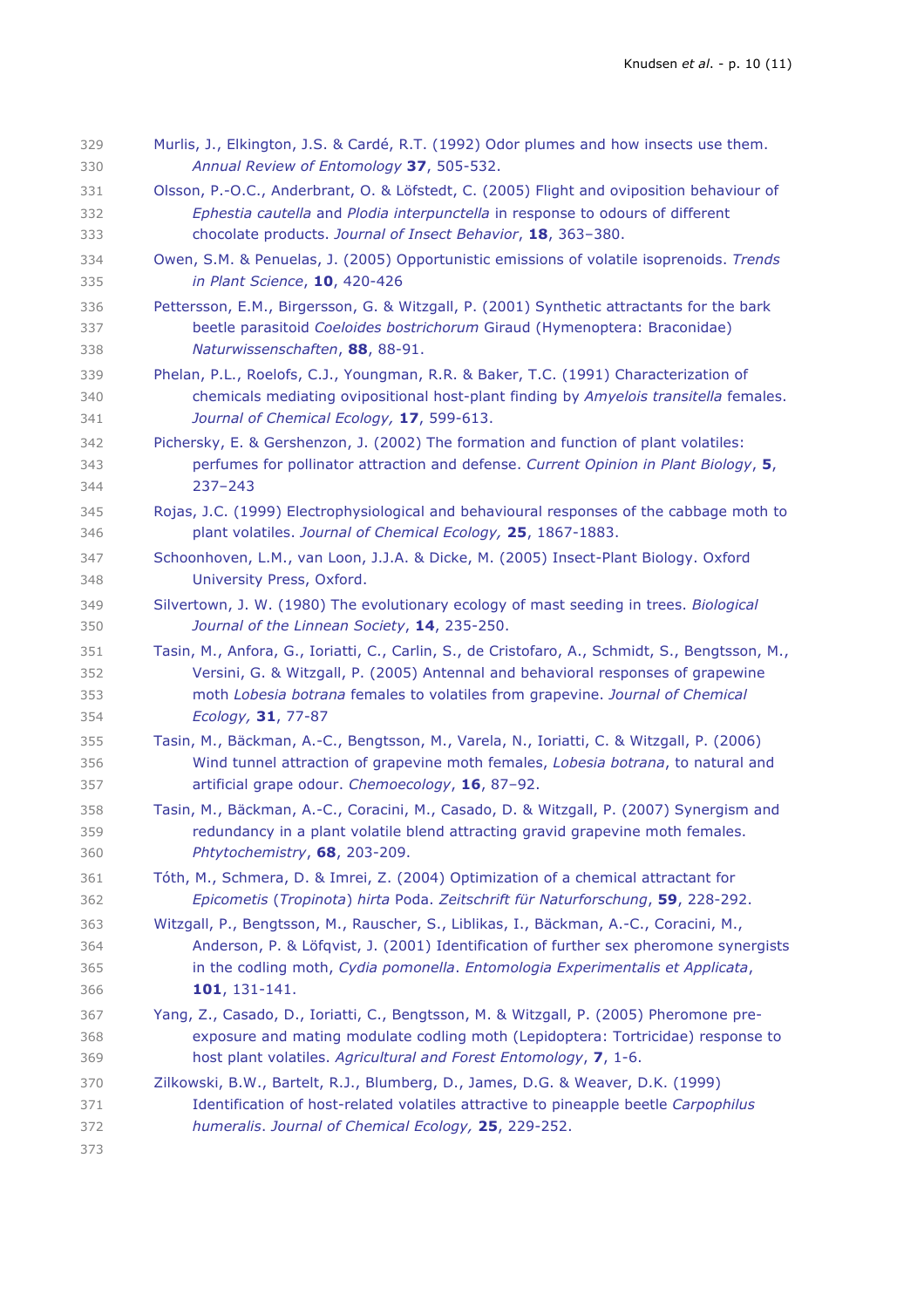# **Legend**

| 374 | Field and wind tunnel attraction of apple fruit moth Argyresthia conjugella to<br><b>Fig. 1.</b>    |
|-----|-----------------------------------------------------------------------------------------------------|
| 375 | synthetic rowan volatiles anethole and 2-phenyl ethanol, and natural volatiles from rowan           |
| 376 | and apple twigs. Anethole and 2-phenyl ethanol were formulated on rubber septa, at 1                |
| 377 | mg for wind tunnel, and at 10 mg for field tests. Field: Mean captures of female and male           |
| 378 | moths in traps hung to rowan branches ( $n = 10$ ). Treatments with different letters are           |
| 379 | significantly different (Tukey test; $P < 0.05$ ). Wind tunnel: A rowan branch (Sorbus              |
| 380 | <i>aucuparia</i> ) with or without berries, a branch with green apples ( <i>Malus domestica</i> cv. |
| 381 | Aroma), and rubber septa containing 1 mg of synthetic compound, were held in a 2-l                  |
| 382 | glass jar. An airstream passed through the glass jar and through a glass tube outlet into           |
| 383 | the wind tunnel. Individual moths ( $n = 40$ to 80) were scored for upwind orientation flight       |
| 384 | over 40 cm and source contact, after 180 cm upwind flight. Numbers in bars show the                 |
| 385 | ratio between source contacts and upwind orientation flights over at least 40 cm. Three             |
| 386 | treatments were tested with females only. For each bioassay, asterisks show significant             |
| 387 | differences between each treatment and control (Fisher's exact test; $* P < 0.05$ ; $* P <$         |
| 388 | $0.01$ ).                                                                                           |